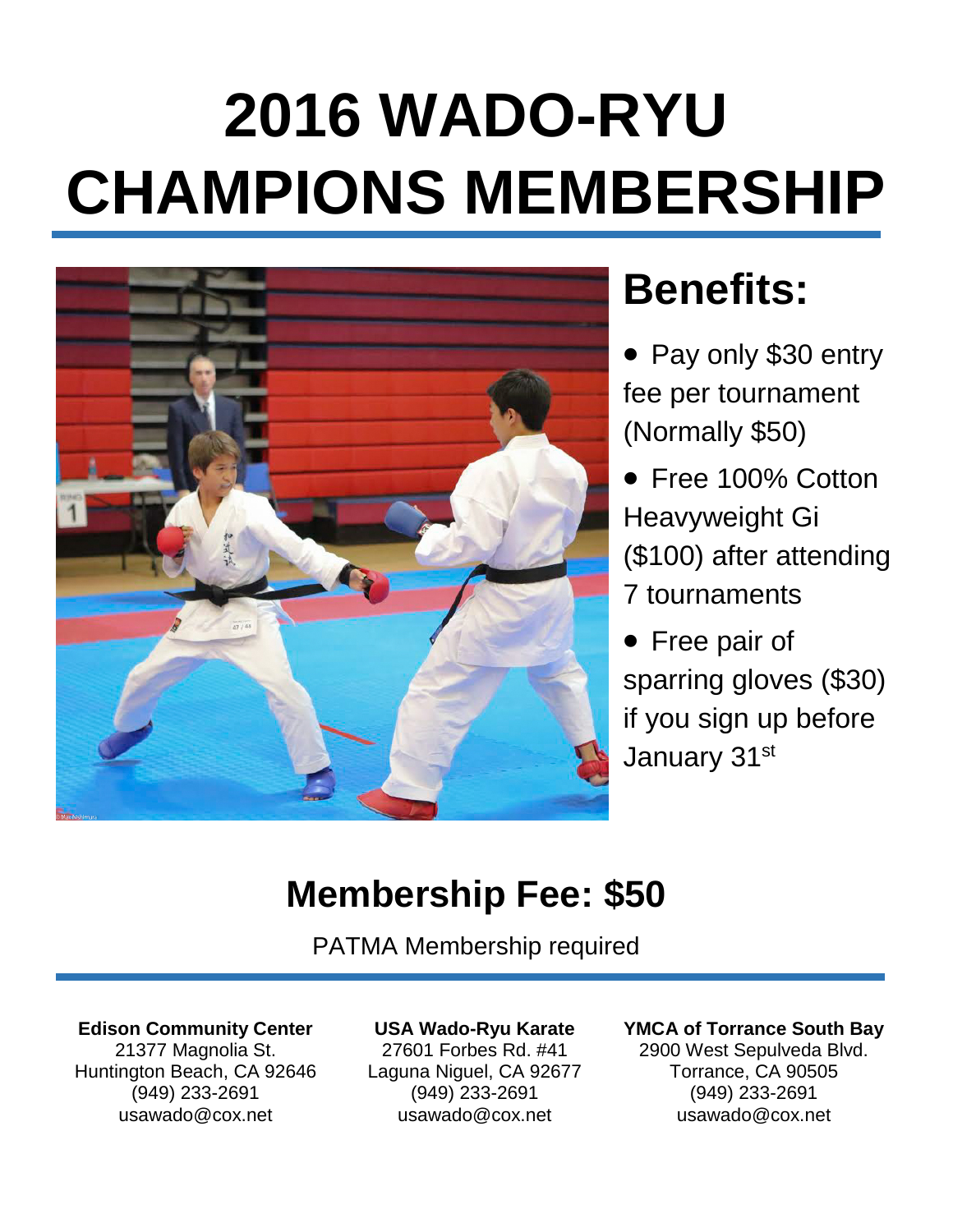### **2016 Wado-Ryu Champions Membership Registration Form**

**Name**: \_\_\_\_\_\_\_\_\_\_\_\_\_\_\_\_\_\_\_\_\_\_\_\_\_\_\_\_\_\_\_\_\_\_\_\_\_\_\_\_\_\_\_\_\_\_\_\_\_\_\_

**Dojo**: \_\_\_\_\_\_\_\_\_\_\_\_\_\_\_\_\_\_\_\_\_\_\_\_\_\_ **Rank**: \_\_\_\_\_\_\_\_\_\_\_\_\_\_\_\_\_\_

**Sign-Up Bonus** (circle one):

Sparring Gloves / Head Guard / Shin Guard / Sports Bag / Lightweight GI (If signed up before January  $31^{st}$ )

**Payment Method** (circle one): Cash / Check / Credit Card